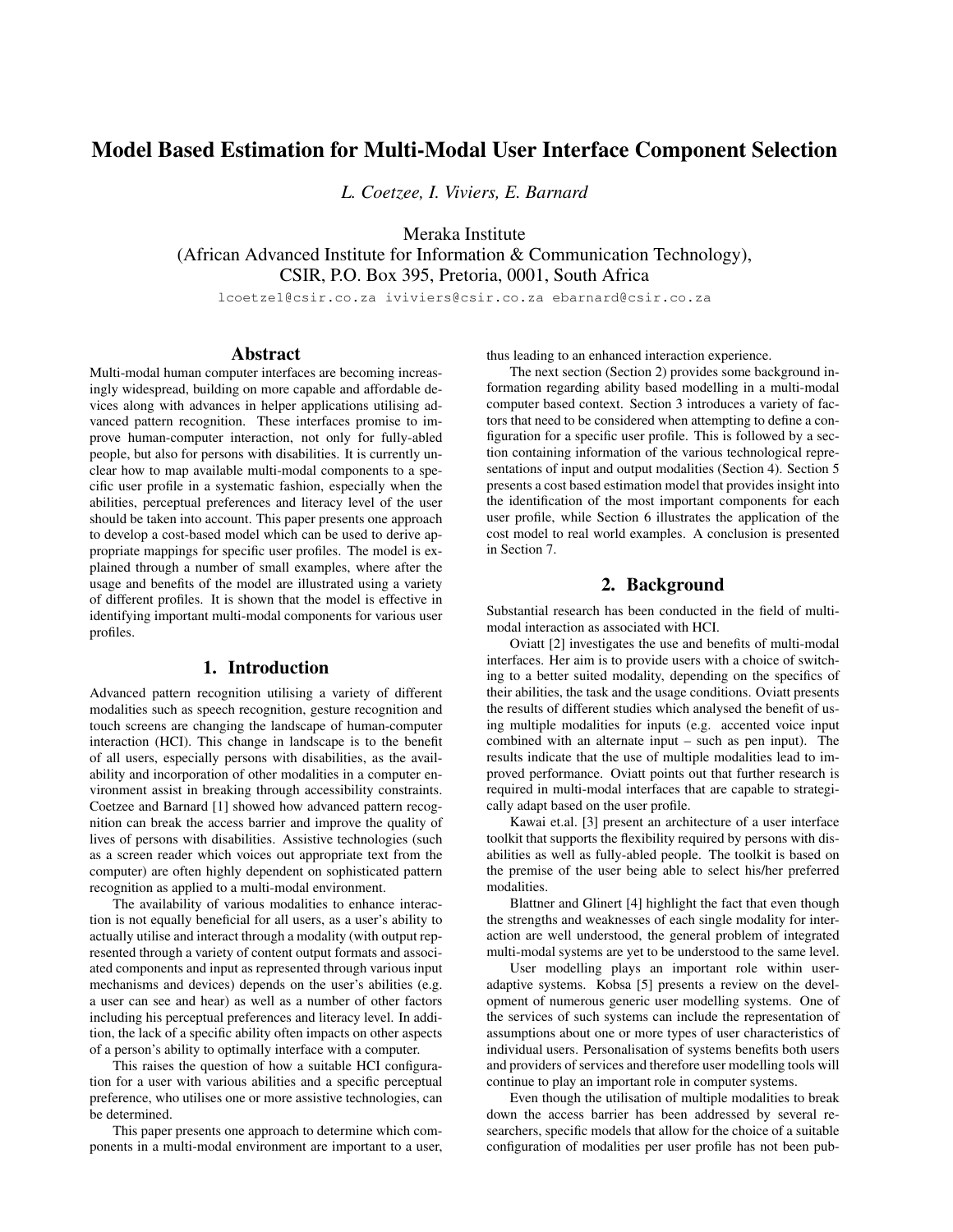lished. It is unclear which combinations of modalities are best suited for a specific user profile and how important the availability of a given modality is for such a user. The research presented in this paper seeks to address these important issues.

The following section presents factors required in building a user model which can be used to define a cost based model.

# 3. User Profile

Most computer applications are built around the concept of the "average user", in order to meet the needs of the largest part of the population, without requiring adaptation of the interface. This however, does not allow for differences between users which lead to exclusion and barriers in interfacing with the computer.

Individuals differ in many dimensions. For instance, persons with disabilities may have requirements quite different from those of the average user and use non-standard assistive technologies (e.g. a screen reader that voices out appropriate text from a computer user interface) to overcome the interaction barrier. This section presents a number of factors that need to be considered for each individual user when understanding that the *average approach* is not always sufficient to ensure acceptable interaction with a computer system.

#### 3.1. Abilities and modalities

Each individual has different abilities which impact on how that individual interfaces with a computer through the modalities provided. A modality can be described as the sense through which a human can receive output from a computer (defined as an output modality), and the way that a computer can receive input from a human – defined as an input modality. Note that both input and output modalities may require specialised sensors or devices, and possibly also helper applications such as an automatic speech recogniser (e.g. for the entering of command and control commands on the computer). This software and hardware combination is commonly referred to as assistive technologies.

It is useful to think of an individual in terms of his abilities (i.e. what he can do) rather than his disabilities (that which he cannot do). For example: in the case of a person with a physical disability, the availability and use of an assistive technology (such as an eye tracker) will allow the user to interact with the computer system. With an "average" interface, this disability would have prevented him from navigating with a traditional mouse pointer. However, through the assistive technology, the user still has the ability to move the pointer. In essence, different modalities are used, but interaction still occurs.

Table 1 presents a list of abilities associated with generating output to a user. It should be noted from Table 1 that specific assumptions can be made with regard to a user's ability. One such assumption is that for a user to have the ability to understand Braille, he must be able to feel.

Table 2 presents a list of abilities linked with entering input into the computer.

From Tables 1 and 2 it is clear that individuals can have vastly different profiles based on their respective abilities alone. However, these abilities are only one part of the bigger picture associated with an individual. Section 3.2 presents user preferences, which also need to be taken into account when attempting to model a user.

| Ability associated with out- | <b>Assumptions</b> |  |
|------------------------------|--------------------|--|
| put                          |                    |  |
| Can See                      | None               |  |
| Can Hear                     | None               |  |
| Can Read                     | User can see       |  |
| Can Read (simplified text)   | User can see       |  |
| Understand<br>South<br>Can   | User can see       |  |
| African Sign Language        |                    |  |
| Can Feel                     | None               |  |
| Can Understand Braille       | User can feel      |  |
| Can Lip Read                 | User can see       |  |

Table 1: *List of abilities linked with output.*

| <b>Abilities</b><br>associated | <b>Method</b>                       |
|--------------------------------|-------------------------------------|
| with input                     |                                     |
| Can Talk                       | Regular voice combined with au-     |
|                                | tomatic speech recognition          |
| Can Click                      | Input switch or dwell mode on       |
|                                | pointer                             |
| Can Move pointer               | Possible through standard mouse     |
|                                | or assistive technology such as     |
|                                | eye tracker                         |
| Can Utilise Keyboard           | Possible through standard key-      |
|                                | board or assistive application such |
|                                | as on-screen keyboard               |
| Physical<br>Make<br>Can        | Possible through sensors<br>(e.g.   |
| Movement                       | gloves, switches and video cam-     |
|                                | eras)                               |

Table 2: *List of abilities linked with input.*

#### 3.2. Perceptual preferences

In addition to the tangible abilities mentioned above, each individual's unique makeup is further defined by a number of other factors. These factors impact on what the user's preferences are in terms of internalising presented content. One such factor is the individual's *perceptual preference* which reflects his natural style. Perceptual preference indicates the preferred means by which individuals extract and internalise information through the use of their five senses. The five senses namely sight, hearing, touch, smell and taste can be translated into different perceptual pathways (or modalities).

The perceptual learning styles model developed by Russell French, Daryl Gilley, and Ed Cherry [6, 7, 8] in the late 1970s and early 1980s defines seven perceptual pathways namely print, aural, interactive, visual, haptic, kinesthetic and olfactory.

*Print* refers to seeing printed or written words; *aural* refers to listening, while *visual* refers to seeing visual depictions. *Interactive* refers to verbal interaction, while *haptic* refers to the sense of touch or grasp. *Kinaesthetic* refers to the whole body movement, and *olfactory* refers to the sense of smell and taste. This research suggests that information should be presented in different ways to engage individuals with different preferences.

The research presented in this paper focused on four perceptual preferences (visual, aural, read/write and kinaesthetic) as presented in the VARK model as developed by Fleming [9]. These preferences (and their associated impacts) are typically associated with learning. However, the authors argue that these preferences also indicate general perceptual preferences in in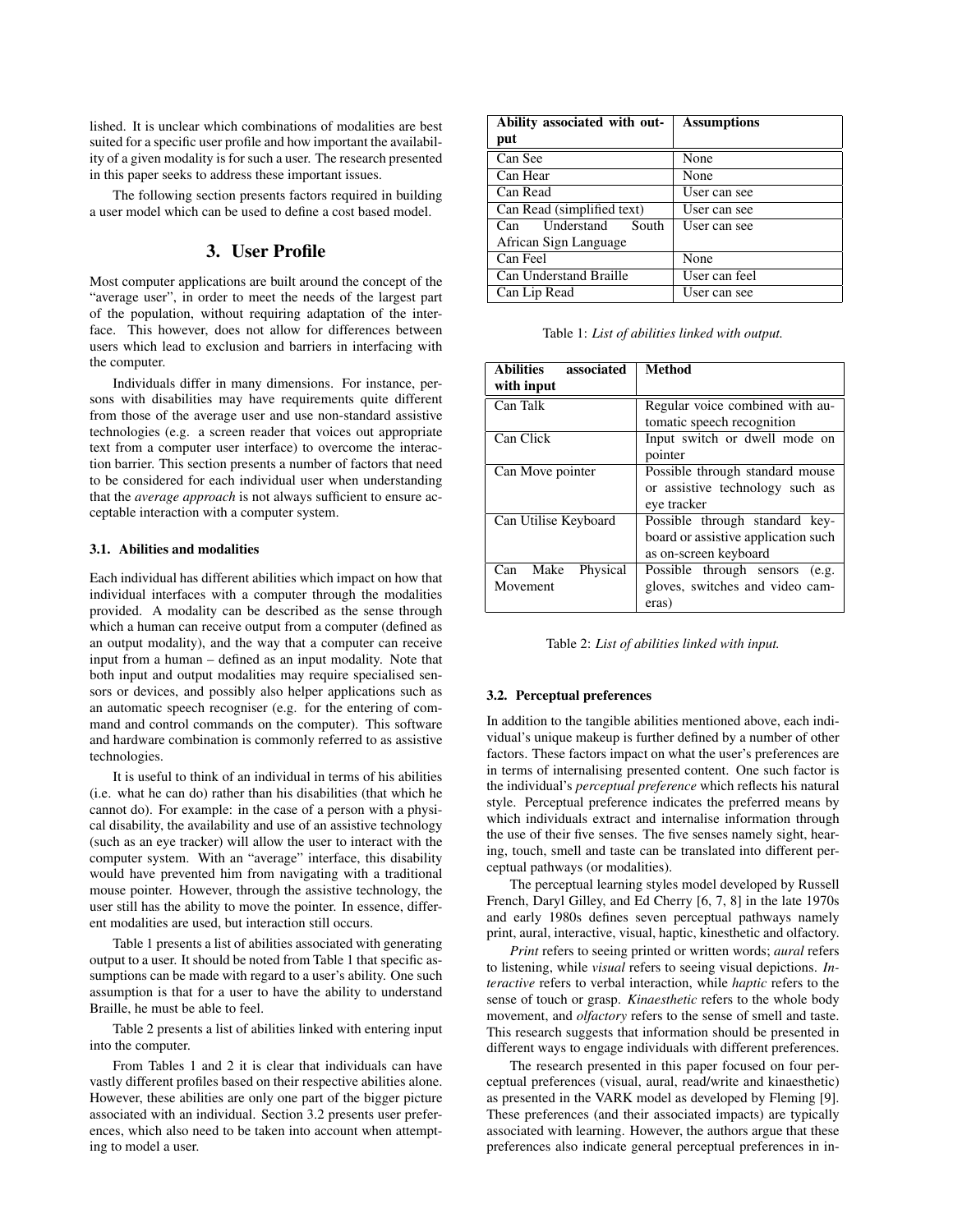terfacing with a computer.

Table 3 presents perceptual preferences according to the VARK model.

| <b>Perceptual Pref-</b> | <b>Description</b>                      |
|-------------------------|-----------------------------------------|
| erence                  |                                         |
| Visual $(V)$            | Individual prefers pictures, graphs and |
|                         | diagrams.                               |
| Aural $(A)$             | Individual prefers spoken words         |
| Read/Write (R)          | Individual prefers reading and writing  |
|                         | texts                                   |
| Kinaesthetic $(K)$      | Individual prefers to move his/her body |
|                         | and manipulate things with his/her own  |
|                         | hands                                   |

Table 3: *Perceptual preferences.*

It is clear from the above that individuals differ in their preferred preferences which impacts on the way they would prefer to interact with a computer.

### 3.3. Literacy level

In addition to the above-mentioned dimensions, individuals' literacy levels vary greatly. Also, not all computer users interface with a computer in their language of choice (such as their first language). An individual might be literate in a specific language but not in another. Literacy levels are also influenced by domain knowledge. For practical purposes, various categories of literacy could therefore be defined. For a given language, these categories include:

- *•* Illiterate: A person is completely illiterate and cannot read or write.
- *•* Cultural: A person does not understand the idioms, icons, expressions and role models associated with a language.
- *•* Grammatical: A person tends to use grammar incorrectly.
- *•* Second language: Literate in mother tongue, but generally less fluent in the language of the interface.
- *•* Deaf: Literate in Sign Language, but not necessarily literate in a spoken language.

Literacy levels can also be influenced by disability, for example a Deaf person has difficulty to naturally acquire the reading and writing skills associated with an oral language to the same high level attained by persons with normal hearing. This can have the consequence that this individual is more comfortable interacting with a computer using a simplified version of text [10].

The combination of a user's preference, a specific set of abilities with the addition of literacy creates a complicated picture of a user. This picture is further complicated when the various technological components are introduced.

The next section describes a set of components associated with input and output on a computer based system.

## 4. Technologies

Various technology components or devices (associated with various modalities) have been developed to assist with human computer interfacing. These technology elements enable users with specific abilities (or lack of abilities) and specific perceptual preferences to interact in an appropriate way.

To make use of the available output modalities, content elements should be in relevant formats. For example, for an individual with an audio preference, content elements such as music, sounds and Text-To-Speech as audible output can be important, while these might not be important to an individual with a visual preference. Helper applications can be used to transform content from one format to another e.g. Text-To-Speech synthesis which transforms text into an audible format. Table 4 presents a list of applicable content formats used for output.

| Content for-              | <b>Description</b>                          |
|---------------------------|---------------------------------------------|
| used<br>mats              |                                             |
| output<br>by              |                                             |
| modalities                |                                             |
| Image                     | An image or representation of an object     |
|                           | or event                                    |
| Video                     | A recorded video file, the visual compo-    |
|                           | nent                                        |
| Animation                 | Simulation of motion by presenting a se-    |
|                           | ries of pictures, the visual component      |
| Sign Language             | Text or audio presented by Sign Lan-        |
|                           | guage Interpreter                           |
| Symbols                   | Small picture that represents something     |
|                           | else by association                         |
| <b>Icons</b>              | A small image or abstract representation    |
|                           | of an object or event                       |
| Text-To-Speech            | Text synthesised as audible output          |
| synthesis                 |                                             |
| $\overline{\text{Audio}}$ | Audible sound component from video          |
|                           | files                                       |
| Music                     | Audible music sounds                        |
| Sound                     | Audible sounds                              |
| Earcons                   | Audible abstract sounds                     |
| Text                      | Printed words                               |
| Simple Text               | Printed text converted to a simplified ver- |
|                           | sion                                        |
| Captions                  | Printed text captions                       |
| <b>Braille</b>            | Text output onto a Braille display          |
| Texture                   | Display pixels converted to texture maps    |
| <b>Tactile</b>            | Events represented through force feed-      |
|                           | back                                        |
| <b>Vibrations</b>         | Vibration alerts                            |
| Sound<br>Vibra-           | Sound frequencies converted to vibra-       |
| tions                     | tions                                       |
| Heat                      | Heat or the absence of heat (cold) signals  |
|                           | or alerts                                   |

#### Table 4: *List of output content formats.*

Similarly, Table 5 presents a list of identified input devices and possible helper applications.

When considering the conjunction of the various dimensions as described in Section 3 and the variables introduced in Tables 4 and 5 it is clear that it would be difficult to map a user profile to a sensible configuration of output formats and input mechanisms. What is needed is a model to aid in the configuration determination. The next section introduces such a model with the aim to simplify the configuration process.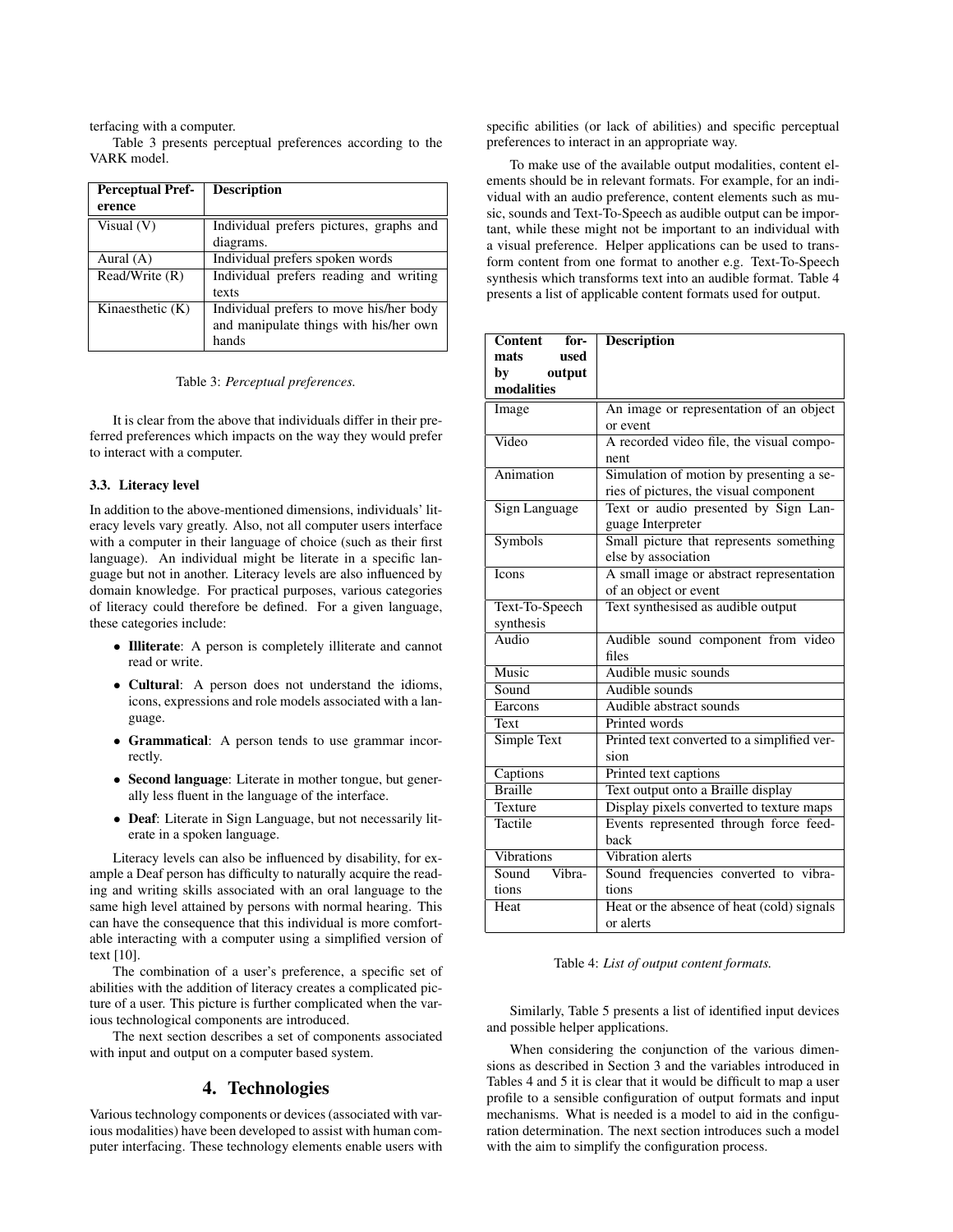| <b>Input Device</b> | <b>Description</b>                      |
|---------------------|-----------------------------------------|
| Microphone          | Requires automatic speech recogniser to |
|                     | create character string                 |
| Joystick            | Sends pointer events                    |
| Eye Tracker         | Requires helper application to send     |
|                     | pointer events                          |
| Camera              | Requires helper application to create   |
|                     | pointer events                          |
| Mouse               | Sends pointer events                    |
| <b>Head Pointer</b> | Requires helper application to send     |
|                     | pointer events                          |
| <b>Touch Screen</b> | Sends pointer events                    |
| Keyboard            | Sends character string                  |
| <b>Stylus</b>       | Sends pointer events                    |
| Switches            | Sends pointer events                    |

Table 5: *List of input devices.*

# 5. Mapping model

In the preceding sections we have introduced the various components (consisting of the user's abilities, the user's style and literacy as well as possible input and output components) which influence the possible configurations for a user. It is clear from the large number of variables that it is not straightforward to determine which configuration of possible input and output components are most suited for a specific user profile, especially when availability constraints are taken into consideration. What is needed is an approach to model the variables which would result in adaptable configurations for each user. This sections contains such a mathematical analysis and model which allows for the prediction of configurations.

#### 5.1. Cost Model

Let  $\vec{p}_i$  be a vector of real values scaled between 0 and 1 of length *n*, where each element in the vector represents the user's abilities according to Tables 1 and 2.

Similarly, let the diagonal matrix  $S_j$  of size  $n \times n$  contain real values scaled between 0 and 1 to represent the perceptual preferences according to Table 3. The four basic representations of  $S_j$  correspond to each of the perceptual preferences, and these can be weighted and combined for individuals with mixed preferences.

Combining  $\vec{p}_i$  and  $S_i$  as presented in Equation 1 provides a vector  $\vec{w_k}$  which represents an adjusted user profile as based on his perceptual preferences.

$$
\vec{w}_k = S_j \times \vec{p}_i^T \tag{1}
$$

Let the matrix *D* of size  $n \times m$  (where *n* is the number of modelled user abilities and *m* the number of modelled available input and output components) represent a matrix of "dominant" user abilities as required for a specific modality. (The concept of "domination" is explained below.)

Using *D* and  $\vec{w}_k$  as is presented in Equation 2 provides us with a cost estimation of suggested components to be used per adjusted user profile.

$$
\vec{c}_l = D \times \vec{w}_k^T \tag{2}
$$

Larger values in  $\vec{c}_l$  thus indicates which are the more important components for a specific user profile.

#### 5.2. Application of Cost Model

Equation 2 provides a cost vector indicating important components for a specific user profile. The following simplified example illustrates the concept.

Let  $\vec{p}_i$  represent the abilities *Can See*, *Can Hear* and *Can Read*. A fully-abled user can thus be represented as in Equation 3 while a user that can only hear is represented as in Equation 4.

$$
\vec{p}_{Fully-able} = [0.3, 0.3, 0.3] \tag{3}
$$

$$
\vec{p}_{Can\ only\ hear} = [0.0, 1.0, 0.0] \tag{4}
$$

The perceptual preferences for a visually biased user can be represented as in Equation 5, while an aural bias can be represented as in Equation 6.

$$
S_{Visual} = \begin{bmatrix} Can See & Can Hear & Can Read \\ Can Hear & 0.6 & 0.0 & 0.0 \\ Can Hear & 0.0 & 0.2 & 0.0 \\ Can Read & 0.0 & 0.0 & 0.2 \end{bmatrix}
$$

$$
S_{Aural} = \begin{bmatrix} 0.2 & 0.0 & 0.0 \\ 0.0 & 0.6 & 0.0 \\ 0.0 & 0.0 & 0.2 \end{bmatrix}
$$
(5)
$$
(6)
$$

The adjusted user profile for a fully-able user as calculated through Equation 1 for a visual sense preference will be:

$$
\vec{w}_{Fully-able\ with\ visual\ preference} = \begin{bmatrix} 0.6 & 0.0 & 0.0 \\ 0.0 & 0.2 & 0.0 \\ 0.0 & 0.0 & 0.2 \end{bmatrix}
$$

$$
\times [0.3, 0.3, 0.3]^T
$$

$$
= [0.18, 0.06, 0.06]
$$
(7)

while a fully-abled profile with an aural bias will be:

$$
\vec{w}_{\text{Fully}-\text{able with }\text{atural preference}} = [0.06, 0.18, 0.06]. \tag{8}
$$

A hearing-only profile adjusted according to the visual and aural bias results in:

$$
\vec{w}_{Hearing\ only\ with\ visual\ preference} = [0.0, 0.2, 0.0] \qquad (9)
$$

and

$$
\vec{w}_{Hearing\ only\ with\ aural\ preference} = [0.0, 0.6, 0.0] \tag{10}
$$

A possible dominant matrix *D* representing abilities against components (for components *Text – output*, *Audio – output* and *Image – output* and abilities *Can See*, *Can Hear* and *Can Read* ) is:

$$
D = \begin{bmatrix} Can \text{ See } Can \text{ Hear } Can \text{ Read} \\ Text & 0 & 0 & 100 \\ Audio & 0 & 100 & 0 \\ Image & 100 & 0 & 0 \end{bmatrix}
$$
(11)

From Equation 11 we see that a weight of 100 has been assigned to the *Can Read* ability for the *Text* output component, while the other abilities have been assigned a weighting of zero. Similarly, a weighting of 100 is assigned for the *Can Hear* ability for the *Audio* component and a weighting of 100 is assigned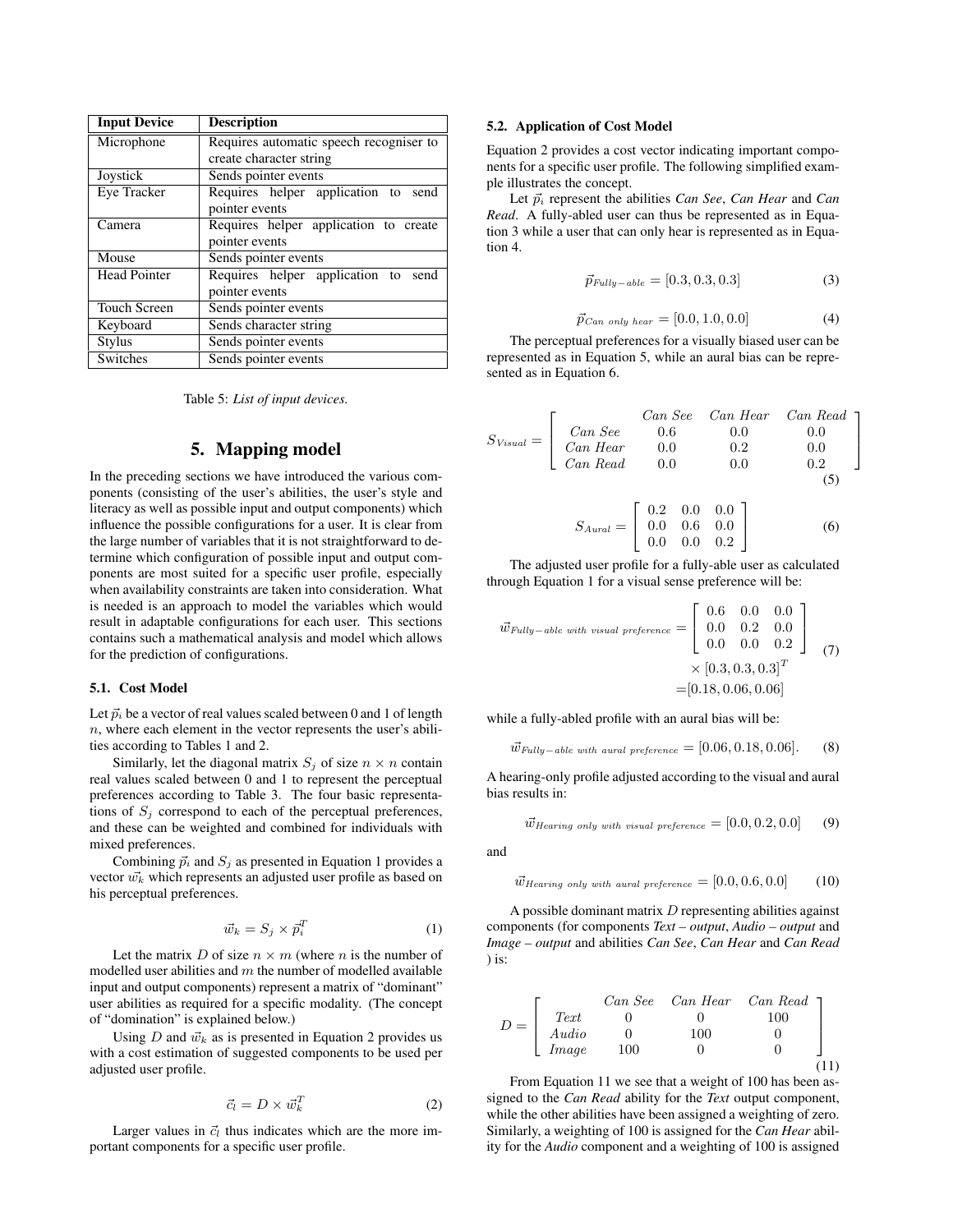for the *Can See* ability for the *Image* output component. The dominance aspect of the matrix *D* is illustrated in the first row. Even though a user would require the ability to see to utilise text, only the ability *Can Read* is activated (as it is implicit that a user must be able to see, to be able to read).

Utilising Equation 2 by applying  $(7)$ ,  $(8)$ ,  $(9)$  and  $(10)$  results in cost vector  $\vec{c}_l$  for the different profile examples. The first cell in  $\vec{c}_l$  represents the importance of the *Text* to the user, the second cell the importance of *Audio* and the last the importance of *Image*.

$$
\vec{c}_{\text{Fully}-able\ visual\ preference\ cost} = [6.0, 6.0, 18.0] \tag{12}
$$

$$
\vec{c}_{\text{Fully}-able\;\text{aural preference\;cost}} = [6.0, 18.0, 6.0] \tag{13}
$$

$$
\vec{c}_{Hearing \ only \ with \ visual \ preference \ cost} = [0.0, 20.0, 0.0] \quad (14)
$$

$$
\vec{c}_{Hearing \ only \ with \ actual \ preference \ cost} = [0.0, 60.0, 0.0] \quad (15)
$$

The cost vectors as presented in this section allow for the identification of the appropriate HCI components for a specific user profile. It must be noted that the purpose of the cost vectors for the individual profiles is not to compare them across users, but to indicate the appropriate component selection for a specific profile. Section 6 presents some results of a more complete modelling of users in an environment with more available components.

# 6. Mapping Results

The application of the cost model as presented in Section 5.1 to a variety of different profiles (including all four perceptual preferences) provides an interesting perspective on appropriate components. Section 6.1 presents mapping results associated with various output profiles, while Section 6.2 presents results for input profiles.

#### 6.1. Output



Figure 1: *Fully-abled abilities.*

Figure 1 presents a baseline profile for a person with all the abilities associated with output as presented in Section 3.1. Figure 2 presents the results of the application of the cost model.

In Figure 2 the importance of a specific output format per perceptual preference is clearly visible. A user with a visual preference would prefer content presented in a visual format (e.g. icons, symbols, video) even though the user has the ability



Figure 2: *Fully-abled cost model representation.*

to consume information as presented in any modality. Similarly, a user with an aural preference would prefer content presented as audio, music, sounds and earcons. Similar observations can be made for Read/Write and Kinaesthetic preferences.



Figure 3: *Can See and Can Read Simplified Text abilities.*



Figure 4: *Can See and Can Read Simplified Text cost model representation.*

The power and the benefit of the cost model is illustrated in Figures 3 and 4. Figure 3 presents a user profile where the user has the ability to see and only read simplified text. The model results are shown in Figure 4. Simplified text as output is important to an aural preference profile, while the visual components increase in relative importance for a visual preference.

### 6.2. Input

Figure 5 presents an input profile for a user who has no clear preference for any of the available inputs. Figure 6 presents the calculated cost model for this profile. Figure 6 shows the importance of having an automatic speech recognition engine for an aural perceptual. Similarly, Figure 6 shows that a Kinaesthetic profile would prefer to use motion and sensors as input.

Figure 7 shows a profile weighing the *Can Talk* ability more compared to the other presented abilities. For this profile voice